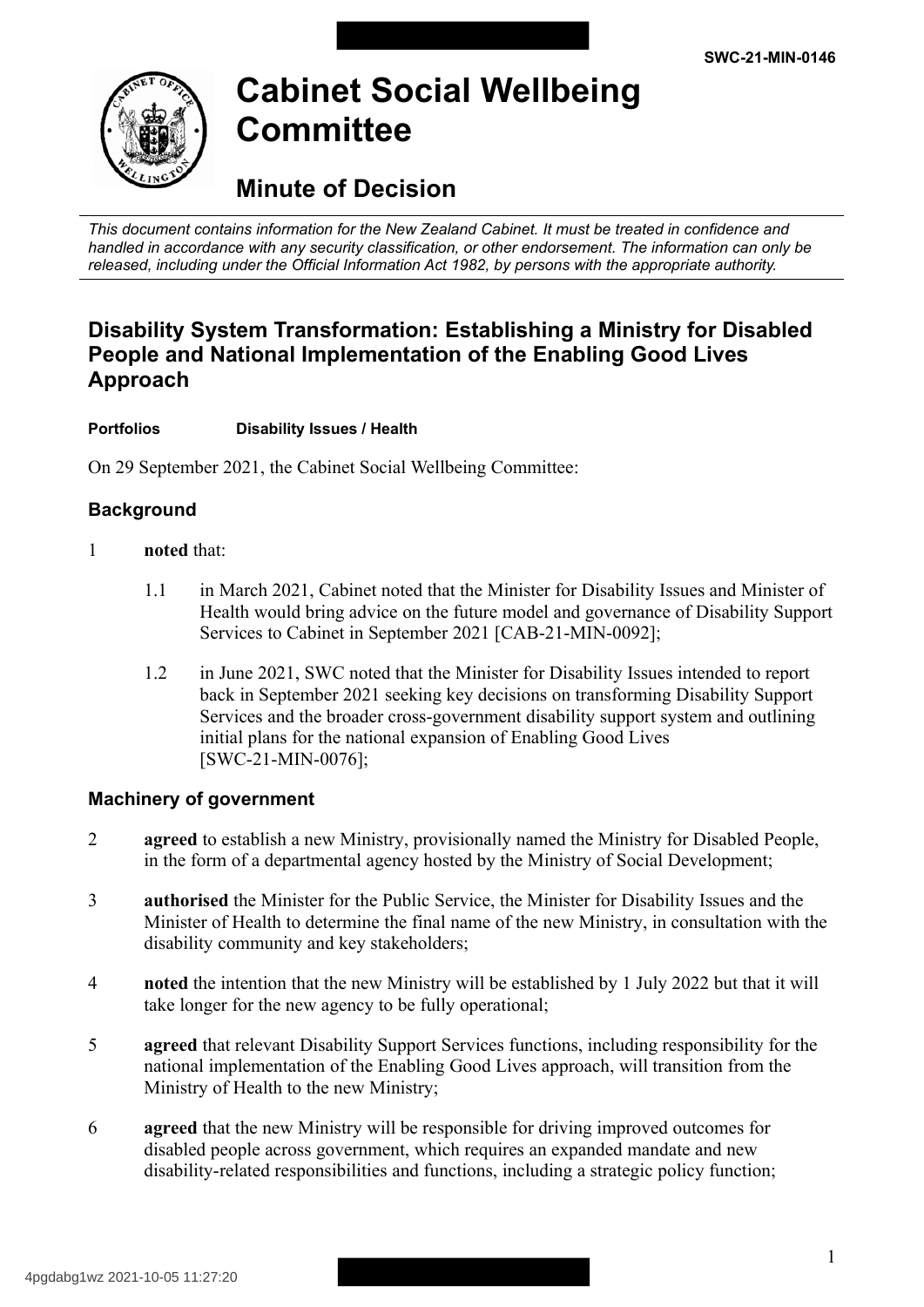- 7 noted that any functions resulting from Cabinet decisions on the Accelerating Accessibility work programme will be considered as part of decisions on the new Ministry's future work programme;
- 8 noted that due diligence will need to be undertaken to establish the new Ministry as a departmental agency hosted by the Ministry of Social Development:
- 9 **invited** the Minister for the Public Service to issue drafting instructions to the Parliamentary Counsel Office for an Order in Council to establish the departmental agency by adding it to Part 2 of Schedule 2 of the Public Service Act 2020:
- noted that the chief executive for the new departmental agency (or acting chief executive if 10 appointed) will work with the Ministries of Health and Social Development to implement the transition to the new Ministry:
- 11 agreed to set up a dedicated Transition Team within the Ministry of Social Development to support the establishment of the new Ministry;
- noted that the Transition Team will work with established disability community groups to 12 ensure that the voices of disabled people and whanau shape the establishment of the new Ministry, including the work of the Transition Team:
- $9(2)(f)(iv)$ 13  $13.1$  $\mathcal{I}(Z)(I)(I\!V)$  $\theta(2)(f)(iv)$ 13.2
- noted that funding for the 2021/2022 financial year for the Transition Team and initial 14 establishment costs is being sought now.  $\theta(2)(t)(IV)$
- agreed to establish the following new appropriation within Vote Social Development: 15

| <b>Appropriation</b><br><b>Minister</b>         | <b>Appropriation Type Title</b> |                                                                    | <b>Scope</b>                                                                                                                  |
|-------------------------------------------------|---------------------------------|--------------------------------------------------------------------|-------------------------------------------------------------------------------------------------------------------------------|
| <b>Minister for</b><br><b>Disability Issues</b> | <b>Expense</b>                  | Departmental Output Establishing a Ministry<br>for Disabled People | This appropriation is limited to<br>establishing, and managing the<br>transition to, a Ministry for<br><b>Disabled People</b> |

16 **approved** the following changes to appropriations to give effect to the policy decision in recommendation 11 above, with a corresponding impact on operating balance and net core Crown debt:

|                                       | \$m - increase/(decrease) |         |         |         |                 |
|---------------------------------------|---------------------------|---------|---------|---------|-----------------|
| <b>Vote Social Development</b>        | 2021/22                   | 2022/23 | 2023/24 | 2024/25 | 2025/26 &       |
| <b>Minister for Disability Issues</b> |                           |         |         |         | <b>Outyears</b> |
| <b>Departmental Output</b>            |                           |         |         |         |                 |
| <b>Expense:</b>                       |                           |         |         |         |                 |
| <b>Establishing a Ministry for</b>    | 5.000                     |         |         |         |                 |
| <b>Disabled People</b>                |                           |         |         |         |                 |
| (funded by revenue Crown)             |                           |         |         |         |                 |
|                                       |                           |         |         |         |                 |
| <b>Total</b>                          | 5.000                     |         |         |         |                 |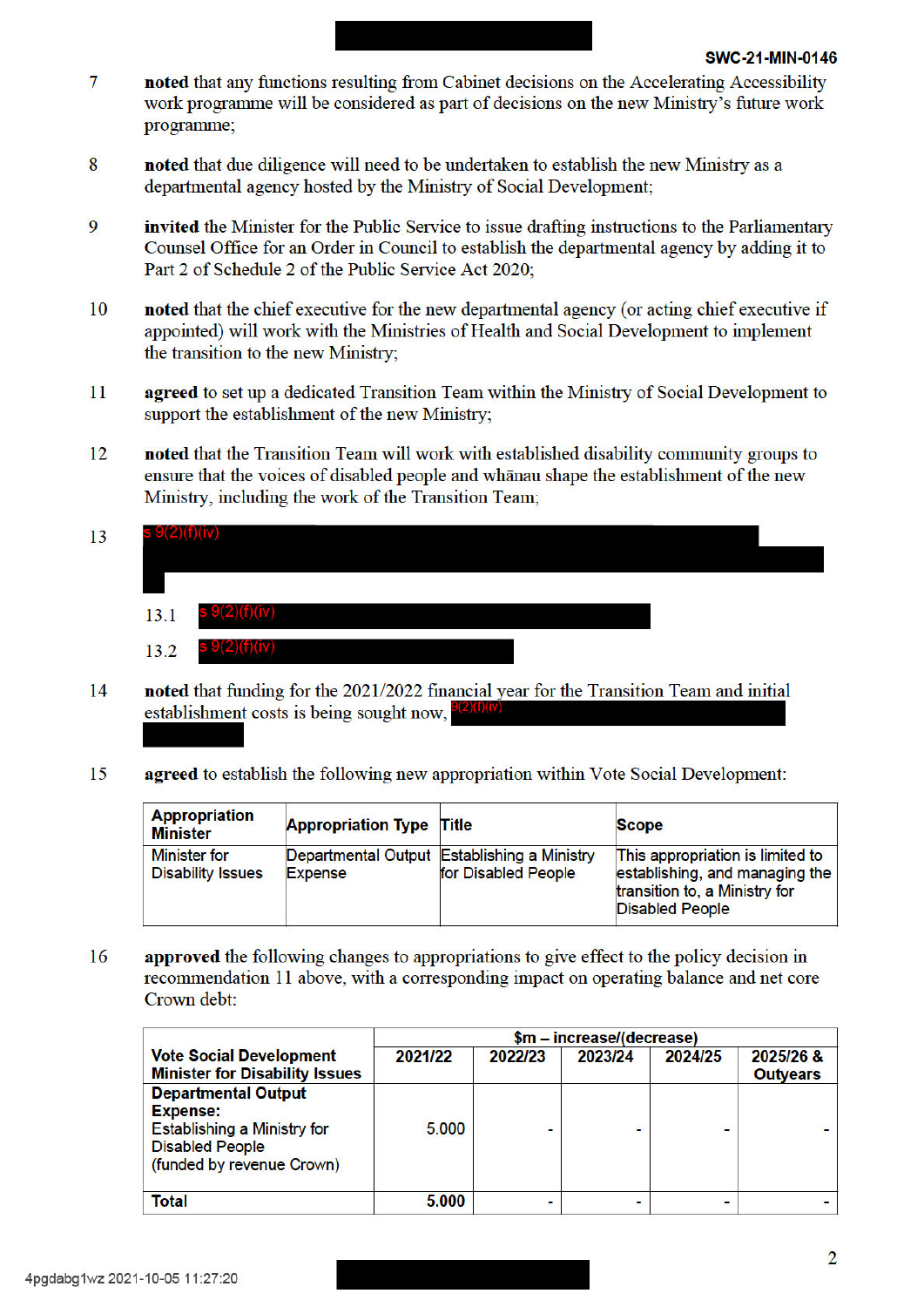- 17 **agreed** that the change to appropriations for 2021/22 above be included in the 2021/22 Supplementary Estimates and that, in the interim, the increase be met from Imprest Supply;
- 18 **agreed** that the expenses incurred under paragraph 16 above be charged against the Between-Budget Contingency established as part of Budget 2021;
- 19 **a reed** that any underspends in the Departmental Output Expense, Establishing a Ministry for Disabled People, for the year ending 30 June 2022, be transferred to the following financial year to ensure that funding is available for any remaining transitional activities;
- 20 **authorised** the Minister of Finance and the Minister for Disability Issues to jointly agree the final amount to be transferred as per recommendation 19, following completion of the 2021/22 audited financial statements of the Ministry of Social Development (or sooner if necessary), with no impact on the operating balance across the forecast period;

#### **National implementation of the Enabling Good Lives approach**

- **agreed** to implement the Enabling Good Lives approach to Disability Support Services 9(2)(f)(iv) 21 nationally,
- 22 **endorsed** the implementation plan attached under SWC-21-SUB-0146 to implement the Enabling Good Lives approach to Disability Support Services on a national scale;
- 23 **agreed** that in the initial phase of national implementation of the Enabling Good Lives approach:
	- 23.1 the eligibility criteria should be the same as the current eligible population for Disability Support Services (with the clarification that all children with significant developmental delay but no confirmed diagnosis, regardless of age, are eligible for early intervention support);
	- 23.2 means testing should not apply to people who have a flexible personal budget;
	- 23.3 means testing on household management should continue to apply while people continue to receive a Needs Assessment and Service Coordination allocated package during the transition period;
- 24 **a reed** that the following funding streams be included in personal budgets for eligible people in the initial phase of national implementation:
	- 24.1 Vote Health: National Disability Support Services appropriation;
	- 24.2 the 'Very High Needs', 'Community Participation', and 'Transition from School' funding streams from the Vote Social Development: Community Participation appropriation;
- 25 **agreed** that the following funding streams from Vote Social Development are not included:
	- 25.1 Business Enterprise funding;
	- 25.2 Support Funds paid on behalf of disabled people;